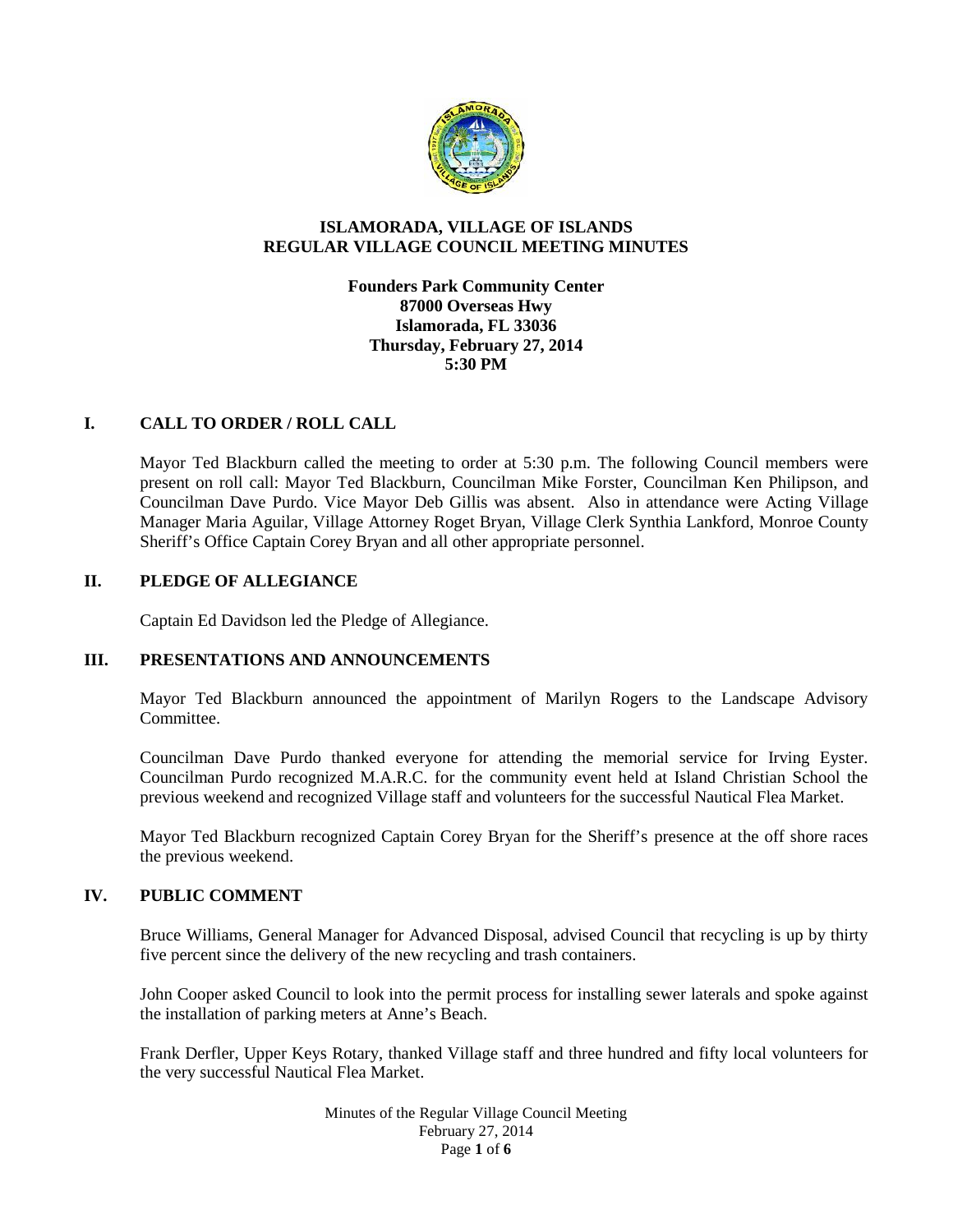# **V. AGENDA: Request for Deletion / Emergency Additions**

Councilman Mike Forster requested an item for a Community Character Task Force be added to the agenda under the Village Manager/Village Attorney Communications.

# **VI. CITIZENS' ADVISORY COMMITTEE UPDATES**

**A.** Landscape Advisory Committee presentation of the Pineapple Award to Ocean Gardens

Chairperson Debby Shonyo-Culebras advised the committee hosted a booth at the Morada Way Arts Walk. The Pineapple Award was present to Lou and Phil Sena in recognition of the landscaping and exterior maintenance at Ocean Gardens.

**B.** Parks and Recreation Citizens' Advisory Committee

Chairperson Carolyn Wightman reported the recreation programs at the park are thriving and twenty one college teams and two Olympic athletes are training at the pool facility. The Ron Levy scoreboard has been installed. Ms. Wightman advised a proposal is being prepared to recommend installing a "Fitness Zone" in the area once occupied by the skate park. The Committee voted in favor of installation of parking meters at Anne's Beach.

Councilman Mike Forster requested the Committee consider methods for improving the situation at Anne's Beach and bring recommendations back to Council.

Mayor Ted Blackburn asked for a ceremony to dedicate the Ron Levy Aquatic Center.

**C.** Workforce/Affordable Housing Citizens' Advisory Committee

Chairperson Barry Wray advised the Committee is working with Habitat for Humanity to enable another development in the Village. Mr. Wray stated they are considering land from the Village inventory of dedicated properties for the development, but there are concerns regarding hardwood hammock which exists on the properties being considered. Susan Sprunt completed an initial environmental assessment of the properties. Mr. Wray requested Council direct staff to have Ms. Sprunt proceed with a full vegetation assessment of the properties being considered for development.

Director of Planning Cheryl Cioffari advised the properties remaining in the Village inventory all contain hardwood hammock and staff would not recommend clearing of any of the hammock lots.

Councilman Ken Philipson inquired if the Village could purchase a suitable piece of property for the Habitat for Humanity development. Mr. Wray advised that timing was a concern, if a property could not be identified in Islamorada the project would move to Key Largo or another municipality.

Council directed staff to perform a full vegetation assessment on the two properties being considered for development, and provide the assessment to Council in thirty days.

Mayor Ted Blackburn opened public comment.

Captain Ed Davidson spoke against development on hammock lots.

Cheryl Culberson stated she believed the property on Orlando Drive is appropriate for development and urged Council to move forward to dedicate the land to Habitat for Humanity.

> Minutes of the Regular Village Council Meeting February 27, 2014 Page **2** of **6**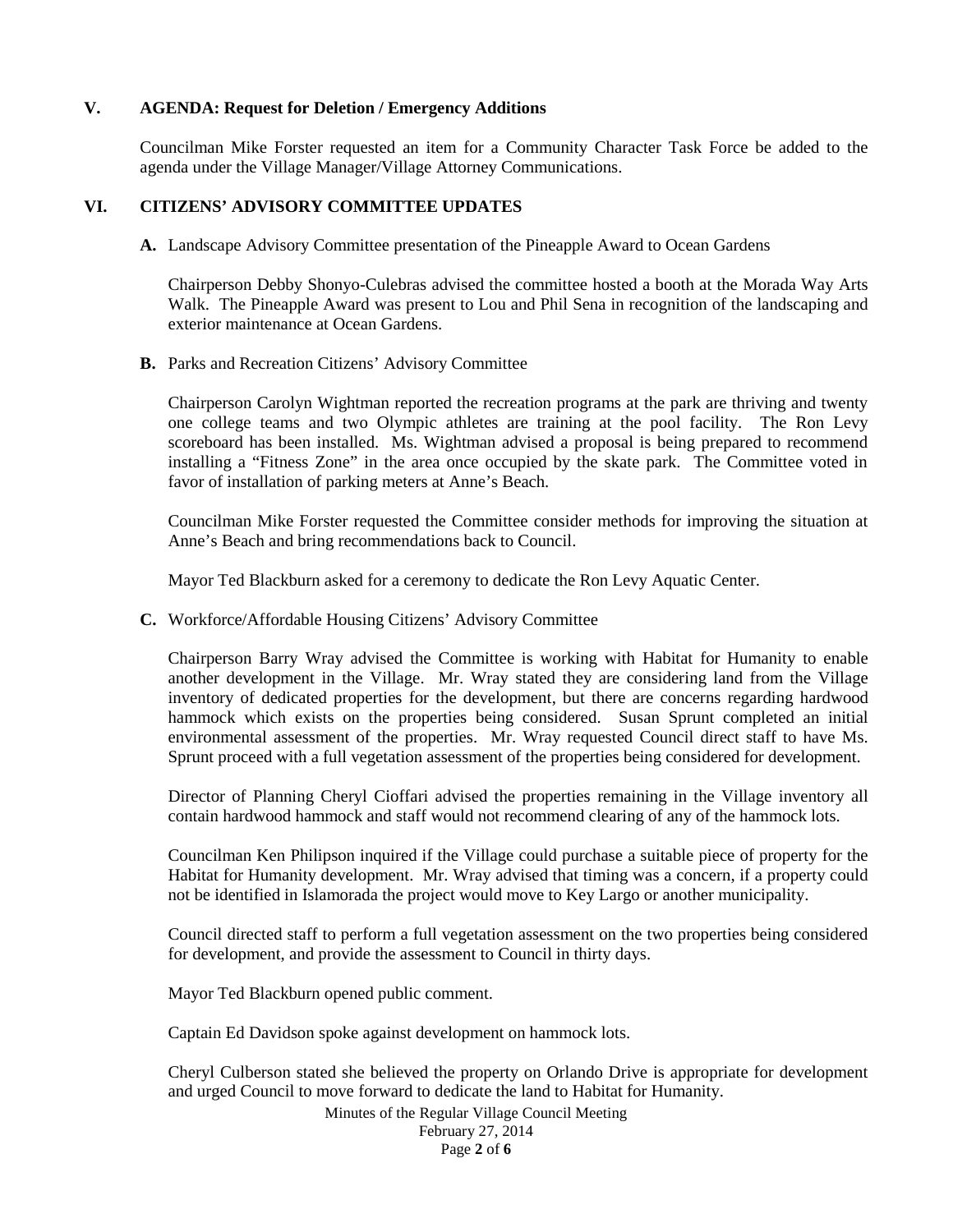Mayor Ted Blackburn closed public comment.

# **VII. VILLAGE MANAGER REPORTS AND UPDATES**

None.

# **VIII. CONSENT AGENDA**

**A.** Minutes: **TAB 1**

February 13, 2014 Village Council Workshop (CityView Software Implementation)

February 13, 2014 Regular Village Council Meeting

- **B.** Resolution Approving the Co-designation of Dogwood Lane to "Dogwood Lane/ George **TAB 2** Hommell, Jr. Lane
- **C.** Resolution Amending the Housing Assistance Plan **TAB 3**

Councilman Mike Forster stated he would like a ceremony to dedicate George Hommell, Jr. Lane.

Councilman Dave Purdo offered a motion to approve the Consent Agenda. Councilman Ken Philipson seconded the motion. Council voted all in favor. The motion passed 4-0.

# **IX. WASTEWATER MATTERS**

### **A.** Wastewater Project Update **TAB 4**

Tom Brezinski provided the update. Work on the force main from the North Plantation Key pump station to mile marker 96.7 and from mile market 99.6 to 100.3 is 99 % complete and tested; work is ongoing on the force main from mile marker 97.6 to 99.6. Construction continues on the Middle Plantation Key pump station. On North Plantation Key, construction is complete; pavement overlay is complete in all areas, excluding the Old Highway. Construction continues on South Plantation Key; asphalt overlay of South Plantation Key bayside is complete, with the exception of Venetian Shores. Pre-trenching and pipe installation for conveyance and low pressure force main continues on Windley Key. Crews have begun trenching on Upper Matecumbe Key. All design work for piping and vacuum pump stations is complete.

Mayor Ted Blackburn inquired when the Village would begin to send flow to Key Largo. Mr. Brezinski indicated the second quarter of this year.

Mr. Brezinski summarized the quarterly scope and budget review included as Appendix XI of the monthly project report.

Councilman Dave Purdo inquired why Wade Trim was making design recommendations for the grinder pump program. Mr. Brezinski explained Wade Trim was making recommendations only; the final design of the system will be by Reynolds Water Islamorada.

Mayor Ted Blackburn opened public comment; no public comment was offered.

Minutes of the Regular Village Council Meeting February 27, 2014 Page **3** of **6**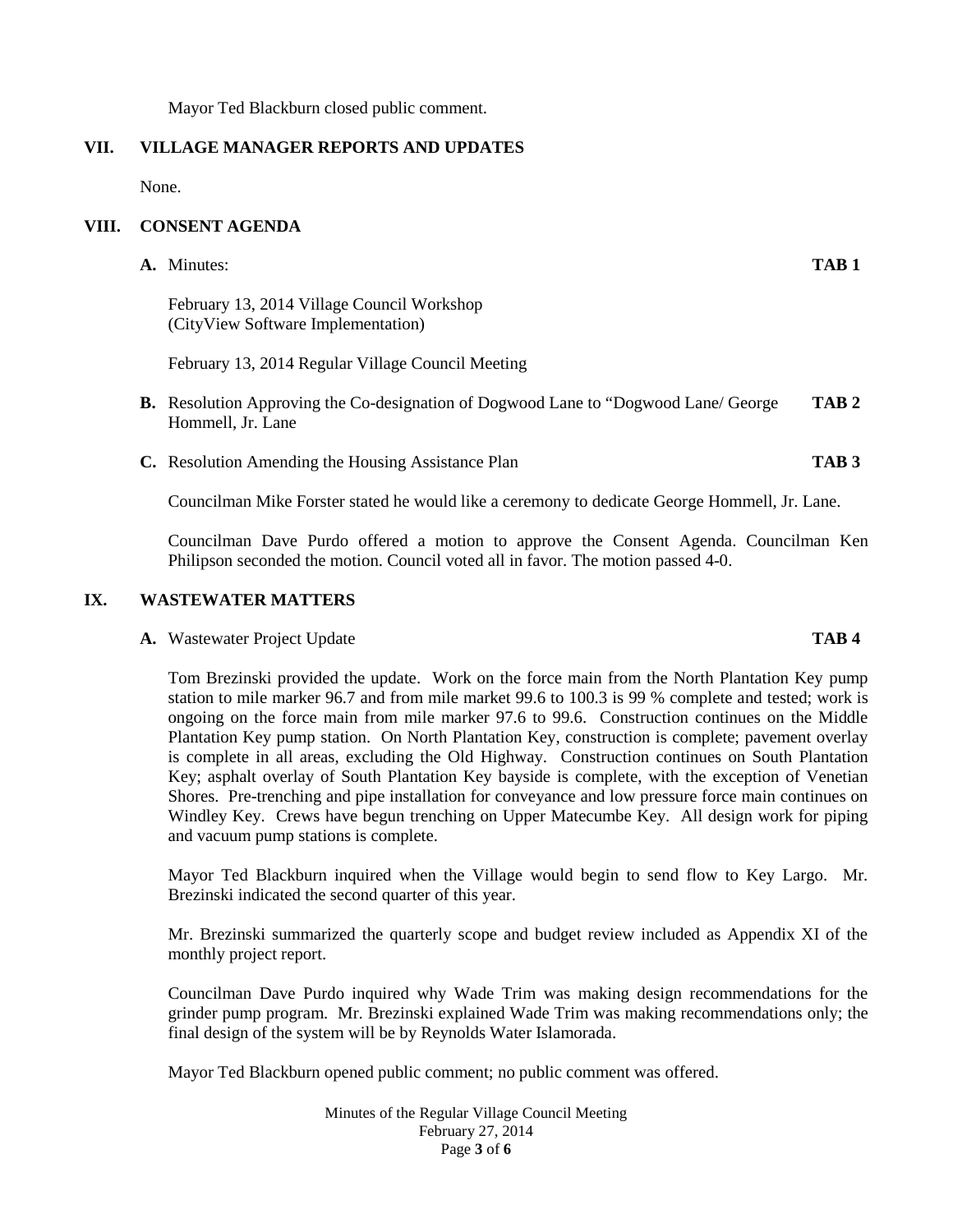# **X. ORDINANCES**

**A.** First Reading – Amendment to Ordinance Regulating Golf Carts to Provide for Inspections **TAB 5** by a Certified Mechanic

Village Attorney Roget Bryan read the title of the Ordinance. Captain Corey Bryan presented the staff report recommending approval of the Ordinance on first reading.

Mayor Ted Blackburn opened public comment; no public comment was offered.

Councilman Dave Purdo offered a motion to approve. Councilman Ken Philipson seconded the motion. Council voted all in favor. The motion passed 4-0.

## **XI. QUASI-JUDICIAL**

None.

# **XII. RESOLUTIONS**

**A.** Resolution Approving Amendment 3 to the Florida Department of Environmental Protection **TAB 6** State Revolving Fund Loan Program Agreement No. WW882030

Village Attorney Roget Bryan read the title of the Resolution. Finance Director Maria Aguilar presented the staff report recommending approval.

Mayor Ted Blackburn opened public comment; no public comment was offered.

Councilman Mike Forster offered a motion to approve. Councilman Dave Purdo seconded the motion. Council voted all in favor. The motion passed 4-0.

### **XIII. MOTIONS**

None.

# **XIV. MAYOR / COUNCIL COMMUNICATIONS**

**A**. Discussion Regarding Towing Ordinance **TAB 7**

Councilman Mike Forster stated the Village towing ordinance, adopted in 2012, needs to be refined. Councilman Forster requested the Sheriff's office confirm that tow away zones have the appropriate signage every twenty five feet as stated in the ordinance.

Mayor Ted Blackburn opened public comment; no public comment was offered.

Village Attorney Roget Bryan clarified the direction was for staff to review the ordinance to determine any changes are required, including examining the maximum rates, and bring back a revised ordinance for consideration by Council.

# **XV. VILLAGE ATTORNEY / VILLAGE MANAGER COMMUNICATIONS**

Minutes of the Regular Village Council Meeting February 27, 2014 Page **4** of **6**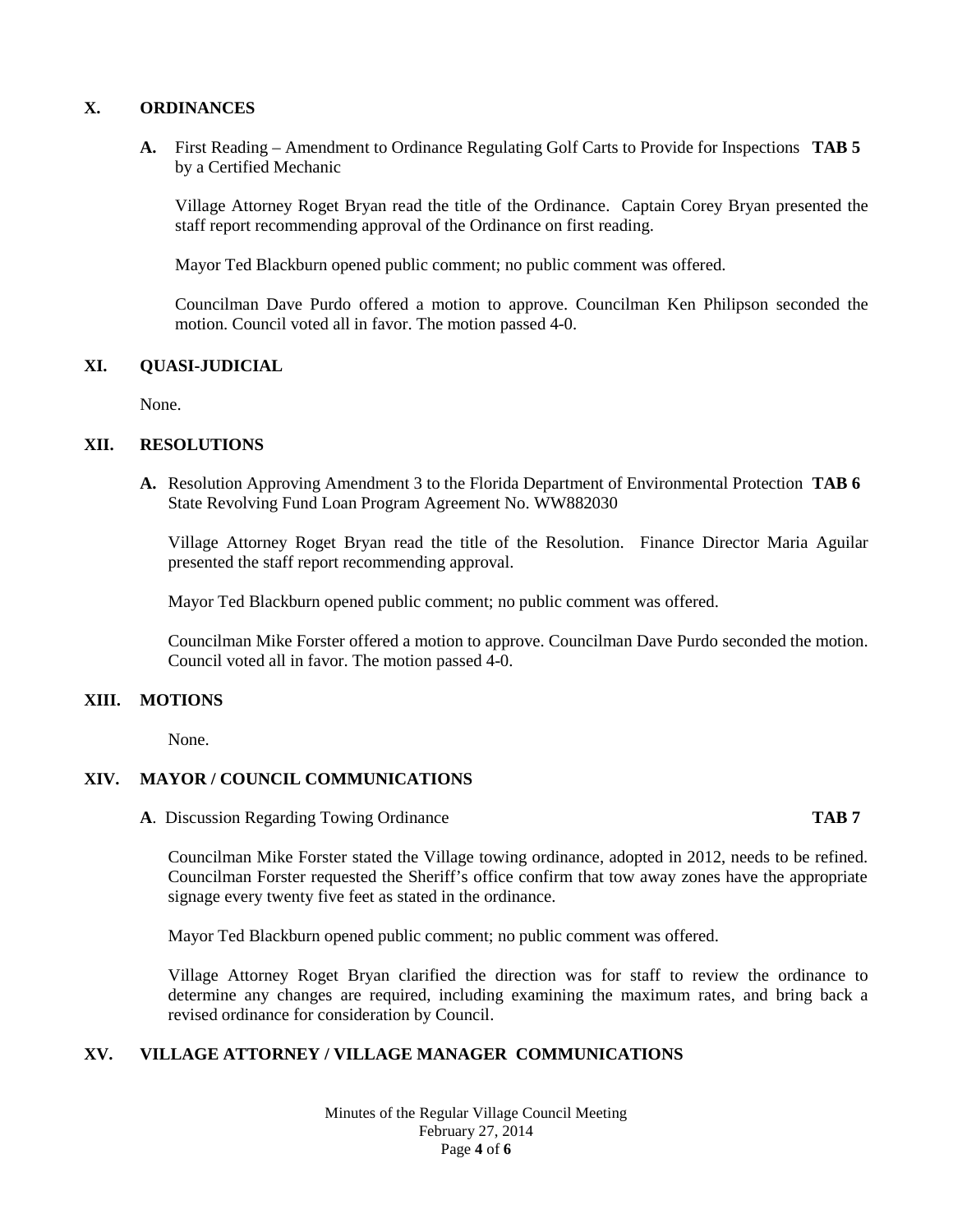**A.** Anne's Beach Parking Meters **TAB 8**

Public Works Director John Sutter advised of the efforts already undertaken to address the problems with vandalism, trash, illegal parking and disorder at Anne's Beach. The Parks and Recreation Committee, at their February 11, 2014 meeting, voted to recommend installation of parking pay stations at Anne's Beach. Mr. Sutter expressed he had received mostly negative input from the public on this topic.

Councilman Mike Forster stated he had gotten very little response from the public and the item should not be brought forward. Councilman Forster would support a toll on U.S. 1 into the Keys.

Council directed Mr. Sutter to work with the Parks and Recreation Committee and bring back options to improve the situation at Anne's Beach.

Mayor Ted Blackburn opened public comment.

Captain Ed Davidson spoke about his historical knowledge of a proposed toll on U.S. 1.

Mayor Ted Blackburn closed public comment.

**B.** Discussion Regarding Removal of Long Docks from Village Code

Principal Planner Jeff Stuncard opened the discussion and advised he had met with seven citizens regarding long docks. Mr. Stuncard summarized the comments of those in favor and opposed.

Councilman Ken Philipson stated decisions regarding development should be kept on a local level, not by a state or federal authority. Councilman Philipson would support removal of the long dock variance from the code.

Councilman Mike Forster expressed that residents should be able to apply for a long dock.

Councilman Dave Purdo pointed out there are instances that a long dock is required to reach a minimum water depth.

Councilman Ken Philipson and Council Mike Forster would like to hear more input from members of the community.

Mayor Ted Blackburn opened public comment.

Captain Ed Davidson spoke against long dock variance and their negative aggregate impacts on water quality.

Mayor Ted Blackburn closed public comment.

Staff was directed to bring back the ordinances, originally presented on December 12, 2013, which removed the provision granting of administrative dock variances at the second Regular Village Council meeting in March.

Mayor Ted Blackburn advised meetings in Tallahassee and Washington, D.C. will conflict with the scheduled March 27, 2014 Regular Village Council meeting.

> Minutes of the Regular Village Council Meeting February 27, 2014 Page **5** of **6**